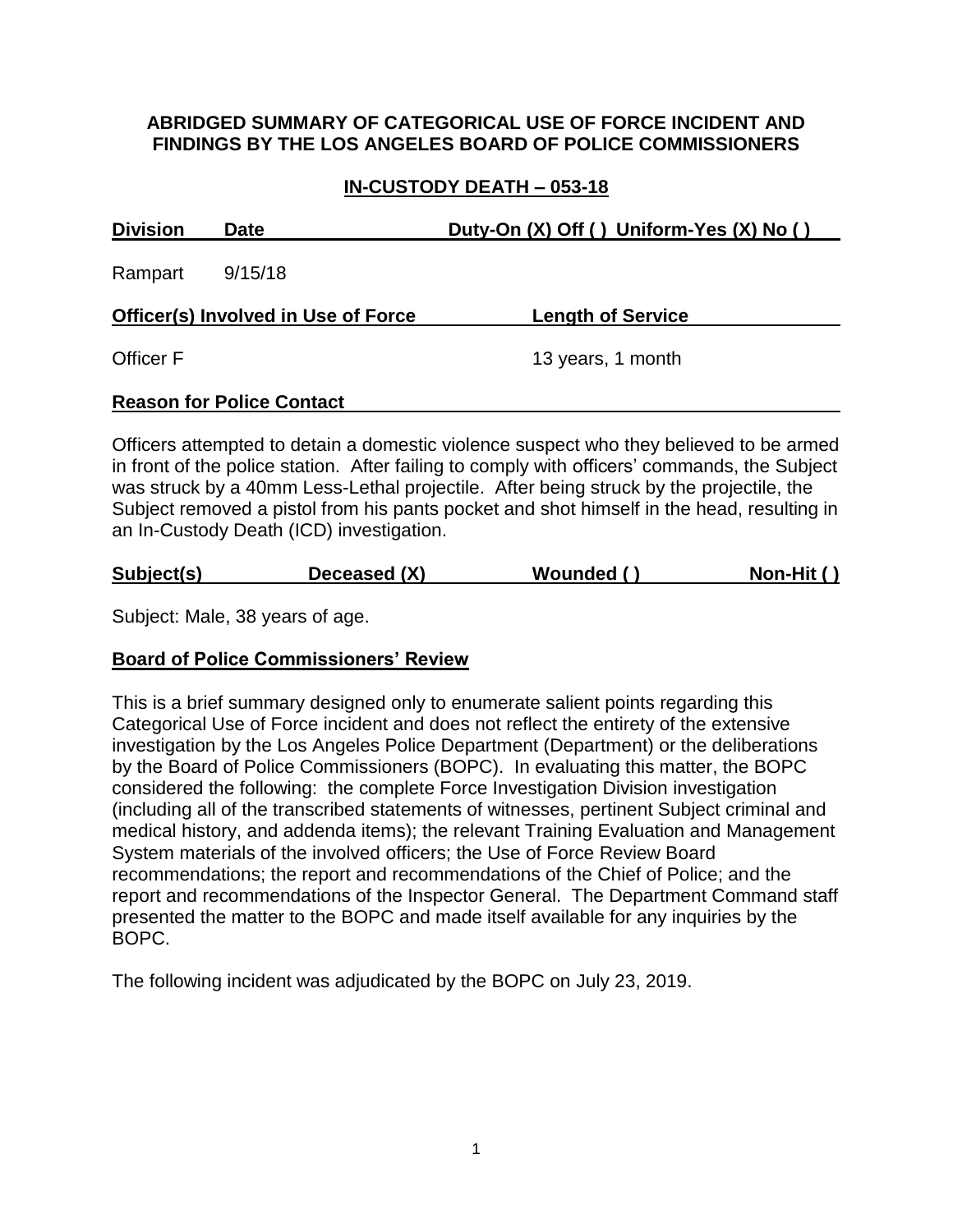#### **Incident Summary**

Police Officers A and B responded to a "found property" radio call and met with Witness A. Witness A advised Officers A and B that she discovered a pistol and some narcotics inside of her residence that belonged to the Subject. Witness A also stated that the day prior, she and the Subject engaged in a verbal dispute. During the incident, the Subject became enraged and pushed Witness A to the floor.

Officers A and B determined Witness A was a victim of domestic violence and completed an Intimate Partner Battery without Injury investigative report. Officers issued Witness A an Emergency Protective Order, seized the pistol and narcotics, and booked them into evidence.

Officers A and B activated their Body Worn Video (BWV) cameras, which captured this entire contact and all of Witness A's statements where she described the Subject's violence towards her.

The following day, Witness A met the Subject at their apartment. While discussing what occurred two days earlier, the Subject discovered his pistol was missing. The Subject retrieved a second pistol from inside the residence and held it to his head. The Subject told Witness A that if she turned his pistol over to the police, he was going to kill himself. Witness A convinced the Subject she had given his pistol to a friend for safe keeping.

Later that same morning, while driving to an addiction treatment center, the Subject told Witness A to drive to the police station where he wanted her to cancel the restraining order she had against him. According to Witness A, she was afraid the Subject would "take both of our lives," so she complied.

That morning, Officer C was assigned to the kit room when Witness A entered the station lobby. According to Officer C, an ancillary duty of the kit room officer is to assist the front desk officers when necessary. Officer C observed Witness A, when she first entered the station, use the lobby restroom, and then approach Officer C at the front desk.

According to Officer C, Witness A advised that the Subject was currently across the street from the police station, he had a "small handgun," and he threatened to shoot himself. Witness A also advised Officer C that the Los Angeles Police Department (LAPD) had been at her residence the day before, and completed a domestic violence report because the Subject had assaulted her. Witness A provided the Subject's physical descriptors and date of birth to Officer C.

According to Officer C, he/she initially did not activate his BWV during the contact with Witness A.

After speaking with Witness A, Officer C advised the Day-Watch Commander, Lieutenant A, what Witness A told him/her. The following officers met at the police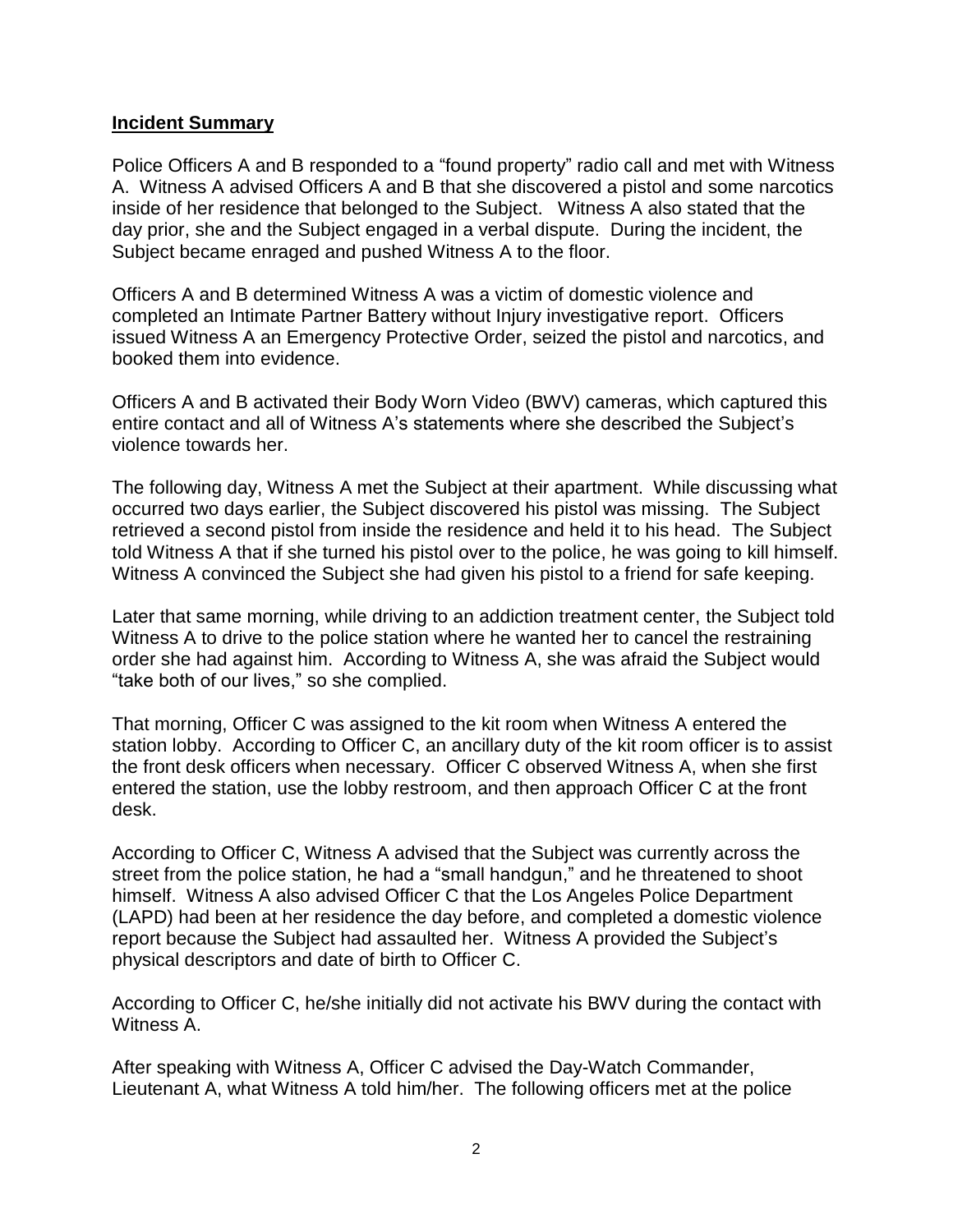station and formulated a plan to approach and take the Subject into custody; Officers A, B, C, D, E, F, and G, and Sergeant A. According to Officer B, he/she and Officer A came up with the tactical plan which included staying behind cover while de-escalating the situation.

According to Sergeant A, he/she was present during the planning phase of the incident and provided supervisory oversight.

According to Officer B, he/she was the designated officer using lethal force with a pistol, Officer A was designated as the contact officer, responsible for communicating with the Subject, and Officer F was designated the officer using less-lethal force with the 40mm launcher. Officers D and E were designated to use lethal force with their pistols and assigned as the arrest team. Officer G was also designated to use lethal force with a Department issued shotgun and assigned to the arrest team. Sergeant A was designated as the incident commander.

According to Officer D, while coming up with the tactical plan, he/she was the senior officer there and took it upon him/herself to designate officer assignments. Among the assignments, Officer D designated Officer F as less-lethal, with the 40mm launcher, and Officer D and his/her partner as less-lethal, with the beanbag and TASER if necessary. Officer D also came up with the plan to use their police vehicles and conduct a "felony stop" on the Subject.

According to Lieutenant A, he/she asked Witness A to view one of the police station exterior surveillance system monitors, near the front desk, to have her identify the Subject. After viewing the monitor, Witness A identified the Subject who was on the front lawn of the station, on the corner.

According to Officer C, prior to the officers leaving the police station and making contact with the Subject, he/she advised Officer D that Officer C would continuously monitor the Subject's location and communicate any changes via police radio.

According to Officer F, prior to leaving the station parking lot, he/she retrieved his/her assigned 40mm less-lethal launcher from the police vehicle trunk and chambered a round. Officer F carried the launcher into his/her police vehicle and held it in his/her lap, as he/she prepared to make contact with the Subject.

Officers lined their vehicles along the side of the police station. The first police vehicle was occupied by Officer B, the driver, and Officer A, the passenger. The second police vehicle was occupied by Officer D, the driver and Officer E, the passenger. The third police vehicle was occupied by Officer G, the driver, and Officer F, the passenger. The fourth police vehicle was occupied by Sergeant A. Each officer and Sergeant A activated their BWV and left the cameras on through the entire incident.

Prior to the incident, each of the involved unit's status showed at the police station. However, according to Officer D's BWV, while the officers lined their police vehicles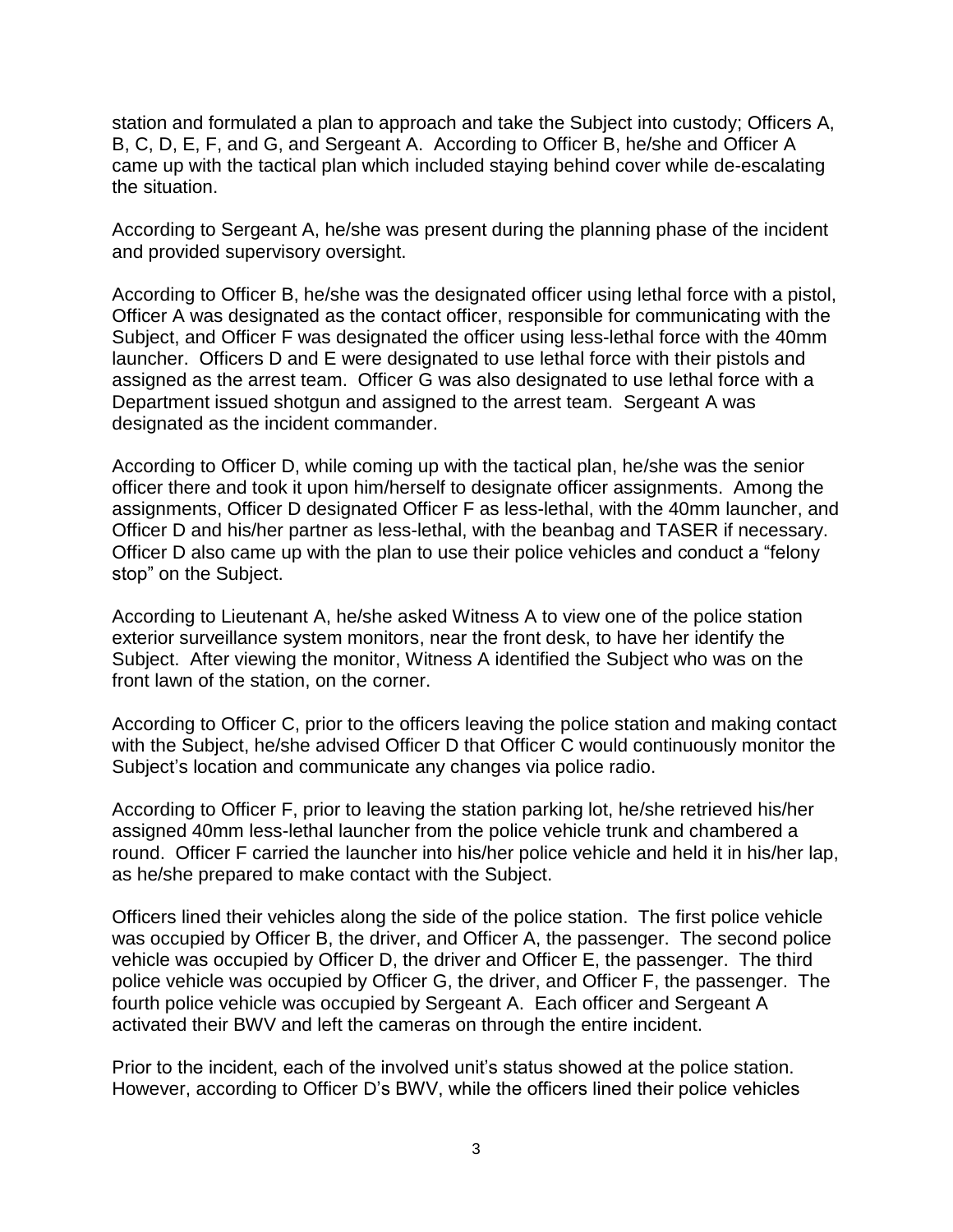along the station, due to an unrelated officer back-up radio transmission, Officer D used his/her handheld police radio and requested that Sergeant A put the units at the location.

The following recounts the actions of the officers at the time of the ICD. The entire incident unfolded rapidly, and many of the officers' actions occurred simultaneously.

According to Officers A and B's BWV, Officer B stopped his/her vehicle along the curb and deployed on the Subject. Officers A and B exited their vehicle, unholstered their duty pistols and stood behind their vehicle's door.

According to Officers D and E's BWV, Officer D positioned his/her vehicle along the driver's side of Officers A and B's vehicle and stopped. Officer D faced the vehicle towards the Subject. As Officers D and E exited their vehicle, they unholstered their pistols and stood behind their vehicle's door.

According to Officers F and G's BWV, Officer G stopped his/her vehicle behind Officers A and B's vehicle. Officer F exited his/her vehicle carrying a 40mm less-lethal launcher. Officer F moved forward and took cover behind Officers A and B's open, front passenger door. Officer F stood to the right of Officers A and aimed the 40mm launcher at the Subject, through the open window. As Officer G exited the police vehicle, he/she deployed a Department shotgun and also stood behind Officers A and B's open, front passenger door. Officer G stood to the right of Officer F.

Sergeant A stopped his/her vehicle behind Officers F and G's vehicle, along the curb. Sergeant A exited his/her police vehicle and stood behind Officers F and G's open, front passenger door. Sergeant A did not unholster his/her pistol, and he/she monitored the situation.

According to Officer A's BWV, at the time of the initial contact, the Subject was in a supine position, looking in the direction of the uniformed officers. Officer A immediately began to give the Subject commands to get on his stomach. The Subject ignored Officer A's commands, stood up, and with his right hand, reached for his right-rear pocket. Officer A ordered the Subject to put his hands up and to get onto the ground. The Subject walked from the grass and onto the sidewalk while facing the officer's direction.

According to Officer D's BWV, as the Subject failed to comply with Officer A's commands, Officers D and E briefly began to give the Subject commands of their own. However, immediately after doing so, Officer D advised Officer E that only one officer should speak to the Subject.

According to Officer A's BWV, Officer A continuously verbalized as the Subject held his hands up and began to walk backward, away from the officers. Officer A repeatedly ordered the Subject to comply. Officer A warned the Subject that he was going to get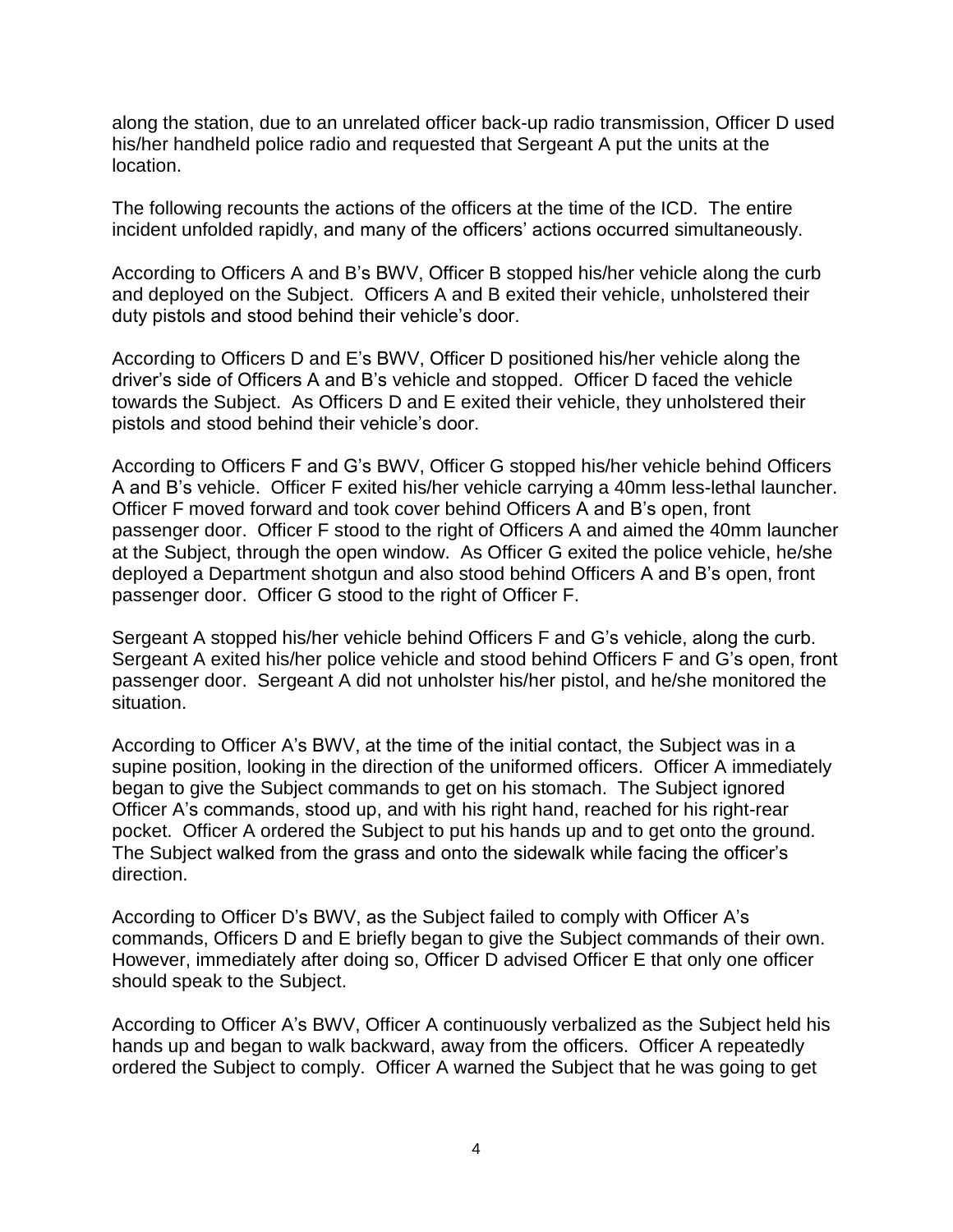bean bagged and warned him not to run. The Subject continued to walk backward away from the officers as he looked around.

According to Officer A, despite knowing that the tactical plan was to deploy the 40mm as the less-lethal option rather than a beanbag shotgun, he/she erroneously warned the Subject he was going to get "bean bagged" and told him not to run. Officer A indicated that when he/she said beanbag, he/she was referring to the 40mm.

According to Officer B's BWV, he/she can be heard advising the other officers, "beanbag" then "forty up." According to Officer B, he/she said "beanbag" and "forty up" in an attempt to de-escalate the situation and in reverence for human life.

According to Officer A's BWV, Officer F fired a single 40mm less-lethal projectile at the Subject. As the projectile struck the Subject's abdomen, he made an audible groan and he momentarily hunched over.

According to Officer F, he/she believed the Subject was armed, the Subject was not complying with officer's commands, and had the Subject run, the situation would have escalated. Officer F was aiming at the Subject's naval area when he/she fired a single projectile from the 40mm less-lethal launcher, from approximately sixty to seventy feet. The investigation determined the actual distance was sixty feet.

According to Officer D's BWV, after the Subject was struck by the 40mm projectile, he slumped over and backed away from the officers, ignoring the commands. The Subject reached into his right front pants pocket and removed an object, later determined to be a pistol. The Subject held the pistol to the right side of his head and fired one time, shooting himself in the head. The Subject immediately fell to the ground and laid on his left side. The pistol also fell to the ground and came to rest approximately three feet away from the Subject.

Officer D left his/her position of cover and told the other officers to move forward with him/her to take the Subject into custody. Officers D and E handcuffed the Subject at the direction of Sergeant A. Officer D told the additional officers to request a Rescue Ambulance (RA), stand over the pistol, request more units for a crime scene, and to set up crime scene tape.

Los Angeles Fire Department personnel arrived at scene, and the Subject was pronounced dead.

The Department Operations Center (DOC) was notified of the ICD.

Force Investigation Division Detectives reviewed all documents surrounding the separation, monitoring, and admonition not to discuss the incident prior to being interviewed by FID investigators.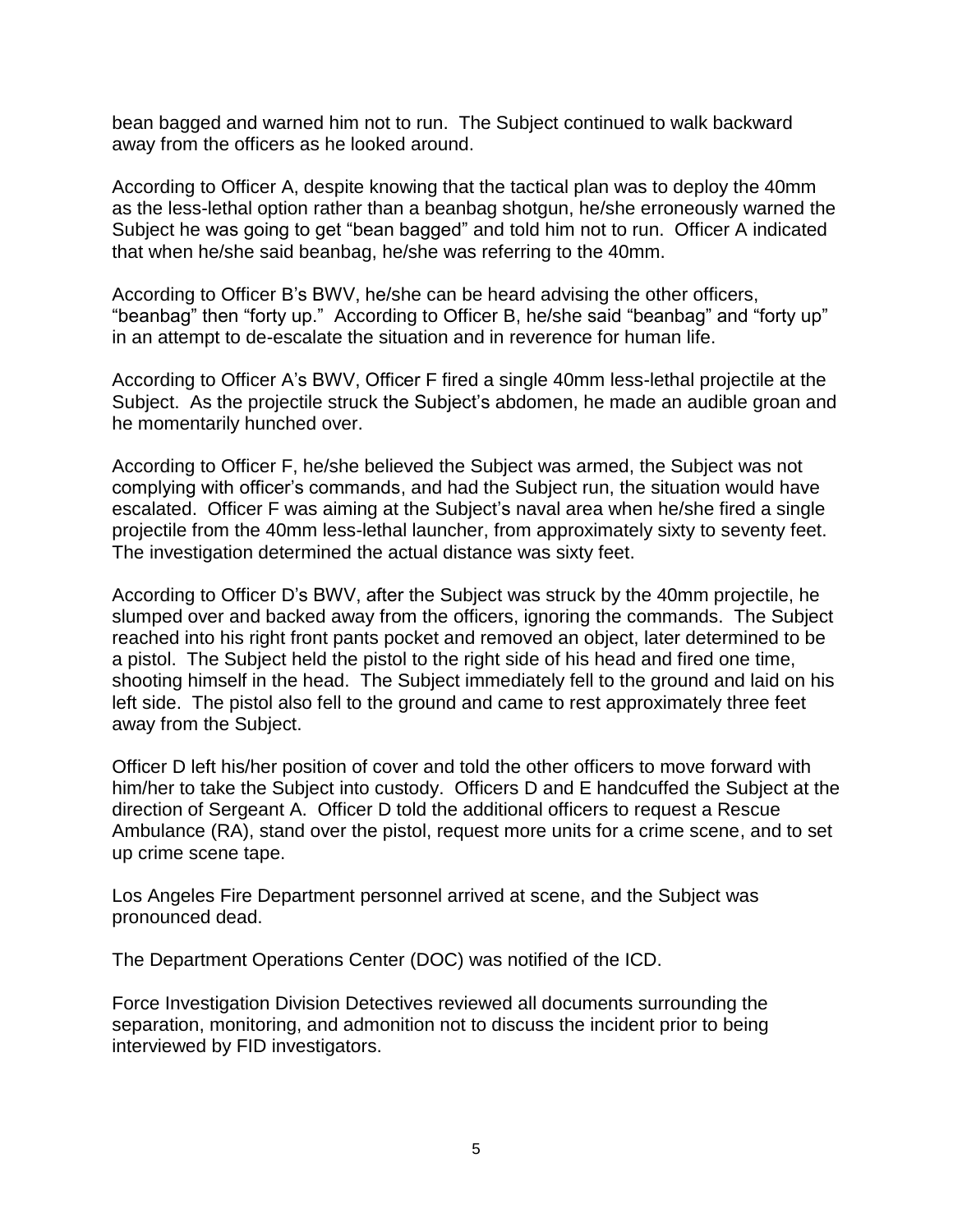# **Los Angeles Board of Police Commissioner's Findings**

The BOPC reviews each Categorical Use of Force incident based upon the totality of the circumstances, namely all of the facts, evidence, statements and all other pertinent material relating to the particular incident. In most cases, the BOPC makes specific findings in three areas: Tactics of the involved officer(s); Drawing/Exhibiting of a firearm by any involved officer(s); and the Use of Force by any involved officer(s).

# **A. Tactics**

The BOPC found Lieutenant A's, Sergeant A's, and Officers A, B, D, E, and F's tactics to warrant a Tactical Debrief.

# **B. Drawing and Exhibiting**

The BOPC found Officers A, B, D, E, and G's drawing and exhibiting of a firearm to be In Policy.

## **C. Less-Lethal Use of Force**

The BOPC found Officer F's less-lethal use of force to be In Policy.

## **Basis for Findings**

In making its decision in this matter, the Commission is mindful that every "use of force by members of law enforcement is a matter of critical concern both to the public and the law enforcement community. It is recognized that some individuals will not comply with the law or submit to control unless compelled to do so by the use of force; therefore, law enforcement officers are sometimes called upon to use force in the performance of their duties. It is also recognized that members of law enforcement derive their authority from the public and therefore must be ever mindful that they are not only the guardians, but also the servants of the public. The Department's guiding value when using force shall be reverence for human life. Officers shall attempt to control an incident by using time, distance, communications, and available resources in an effort to de-escalate the situation, whenever it is safe and reasonable to do so. When warranted, Department personnel may objectively use reasonable force to carry out their duties. Officers who use unreasonable force degrade the confidence of the community we serve, expose the Department and fellow officers to legal and physical hazards, and violate the rights of individuals upon whom unreasonable force is used. Conversely, officers who fail to use force when warranted may endanger themselves, the community and fellow officers." (Use of Force Policy, Los Angeles Police Department Manual.)

The Commission is cognizant of the legal framework that exists in evaluating use of force cases, including the United States Supreme Court decision in Graham v. Connor, 490 U.S. 386 (1989), that: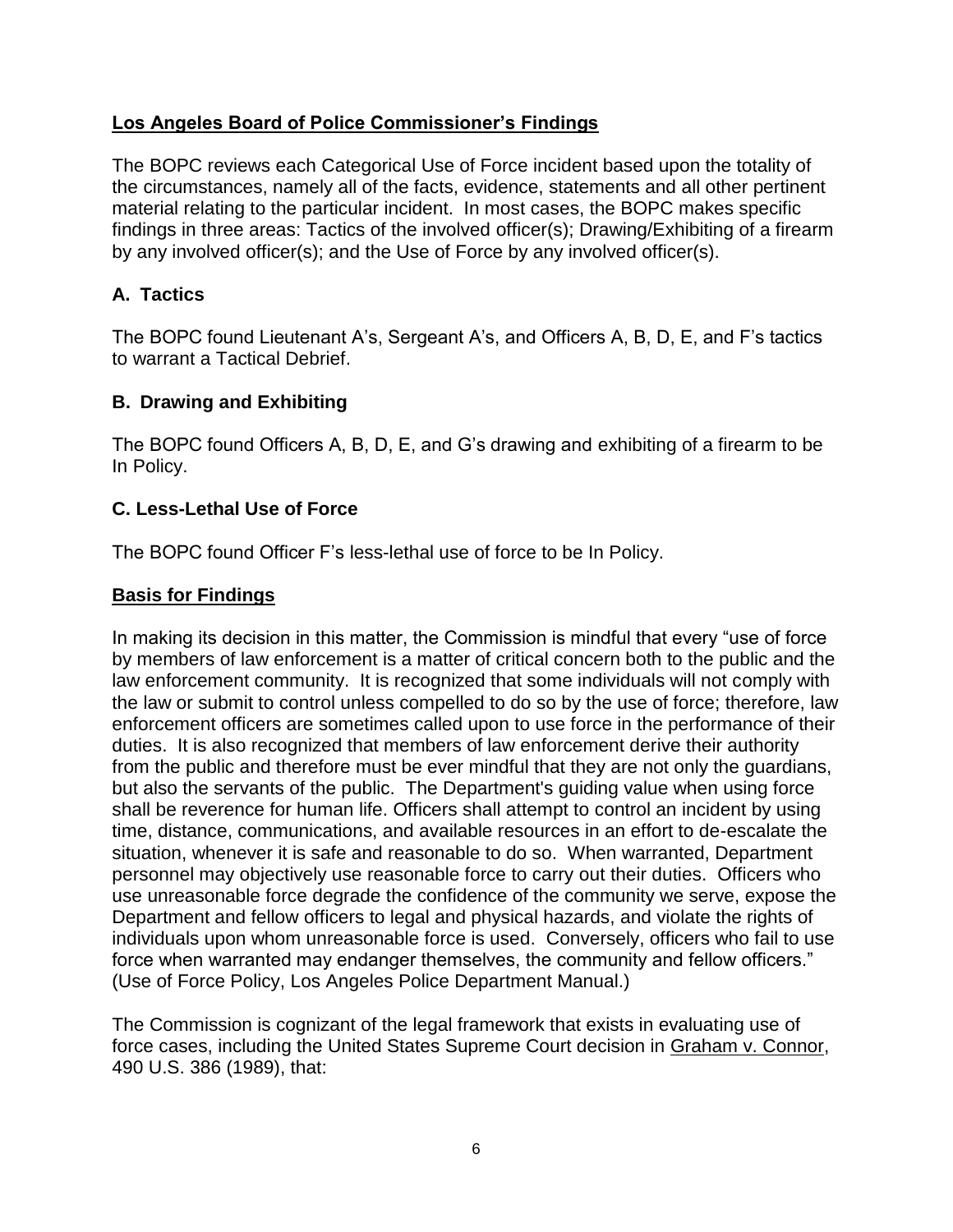"The reasonableness of a particular use of force must be judged from the perspective of a reasonable officer on the scene, rather than with the 20/20 vision of hindsight. The calculus of reasonableness must embody allowance for the fact that police officers are often forced to make split-second judgments – in circumstances that are tense, uncertain and rapidly evolving – about the amount of force that is necessary in a particular situation."

The Commission is further mindful that it must evaluate the actions in this case in accordance with existing Department policies. Relevant to our review are Department policies that relate to the use of force:

Law enforcement officers are authorized to use deadly force to:

- Protect themselves or others from what is reasonably believed to be an imminent threat of death or serious bodily injury; or
- Prevent a crime where the subject's actions place person(s) in imminent jeopardy of death or serious bodily injury; or
- Prevent the escape of a violent fleeing felon when there is probable cause to believe the escape will pose a significant threat of death or serious bodily injury to the officer or others if apprehension is delayed. In this circumstance, officers shall to the extent practical, avoid using deadly force that might subject innocent bystanders or hostages to possible death or injury.

The reasonableness of an Officer's use of deadly force includes consideration of the officer's tactical conduct and decisions leading up to the use of deadly force. (Use of Force Policy, Los Angeles Police Department Manual.)

An officer's decision to draw or exhibit a firearm should be based on the tactical situation and the officer's reasonable belief that there is a substantial risk that the situation may escalate to the point where deadly force may be justified. (Los Angeles Police Department Manual.)

Tactical de-escalation involves the use of techniques to reduce the intensity of an encounter with a subject and enable an officer to have additional options to gain voluntary compliance or mitigate the need to use a higher level of force while maintaining control of the situation. Tactical de-escalation does not require that an officer compromise his or her safety or increase the risk of physical harm to the public. De-escalation techniques should only be used when it is safe and prudent to do so. (Tactical De-Escalation Techniques, October 2016.)

# **A. Tactics**

• In evaluating this incident, the BOPC noted the following tactical considerations:

# **1. Code Six**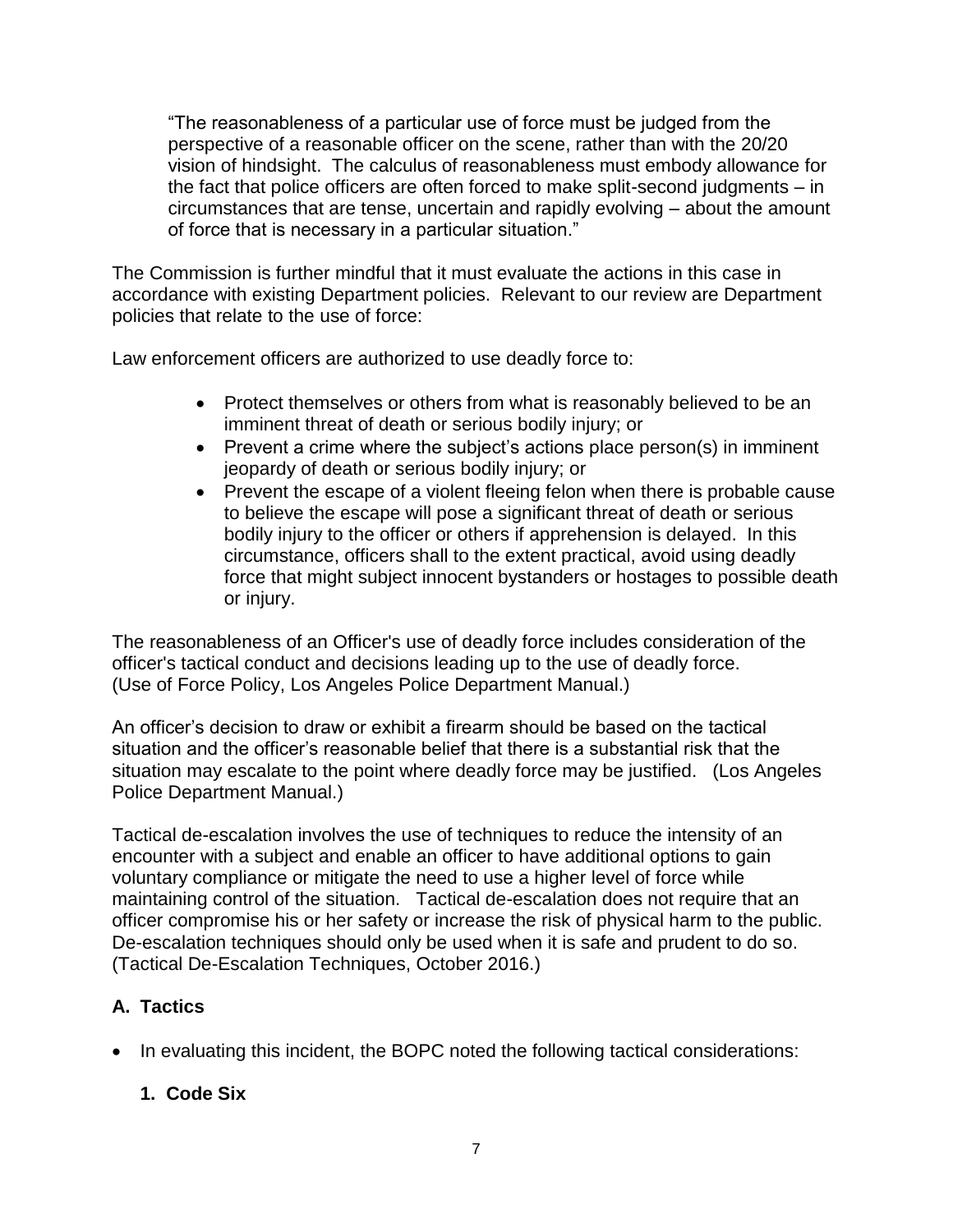Officers did not place themselves Code Six by creating a new incident, prior to making contact with the Subject.

The purpose of broadcasting a Code Six location is to advise CD and officers in the area of the officers' location and the nature of the field investigation, should the incident escalate and necessitate the response of additional personnel. Vehicle and pedestrian stops can be dangerous, as the identity and actions of a person stopped is often unknown, and as in this case, their actions can be unpredictable.

In this case, the Watch Commander was aware of their location and several station personnel were monitoring the incident. Additionally, each unit's status was either Out to Station or on a follow-up to the police station on unrelated incidents. While the involved units were not on an incident specifically generated by CD for this occurrence, the location for the units was accurate. The officers had sufficient resources as part of the tactical plan and did not require the response of additional personnel. Furthermore, the base frequency was on standby due to an emergency back-up request.

Although Sergeant A articulated his/her reasoning for not being able to place the units Code Six on a newly created incident, the BOPC would have preferred that either Lieutenant A or Sergeant A had delegated the task and utilized CD to create the incident during the tactical planning stage and disseminate additional pertinent tactical information to all uniformed personnel, prior to making contact with the Subject.

Based on the totality of the circumstances, the BOPC determined that while identified as an area for improvement, Sergeant A's actions were reasonable and not a substantial deviation from approved Department tactical training.

#### **2. Use of Force Warning**

Officers A and F did not provide a complete Use of Force Verbal Warning prior to the deployment of a less-lethal force option.

Officers shall, when feasible, give a verbal warning prior to using less-lethal force on a suspect in an effort to gain compliance and afford the suspect the opportunity to submit to an arrest without injury.

In this case, the officers were faced with a rapidly unfolding situation with an armed suspect. According to Officer F, the Subject continued to back away from the officers while reaching for his waistband, creating an imminent need to stop his actions to prevent the situation from escalating.

The BOPC determined that although Officer A did not provide a complete Less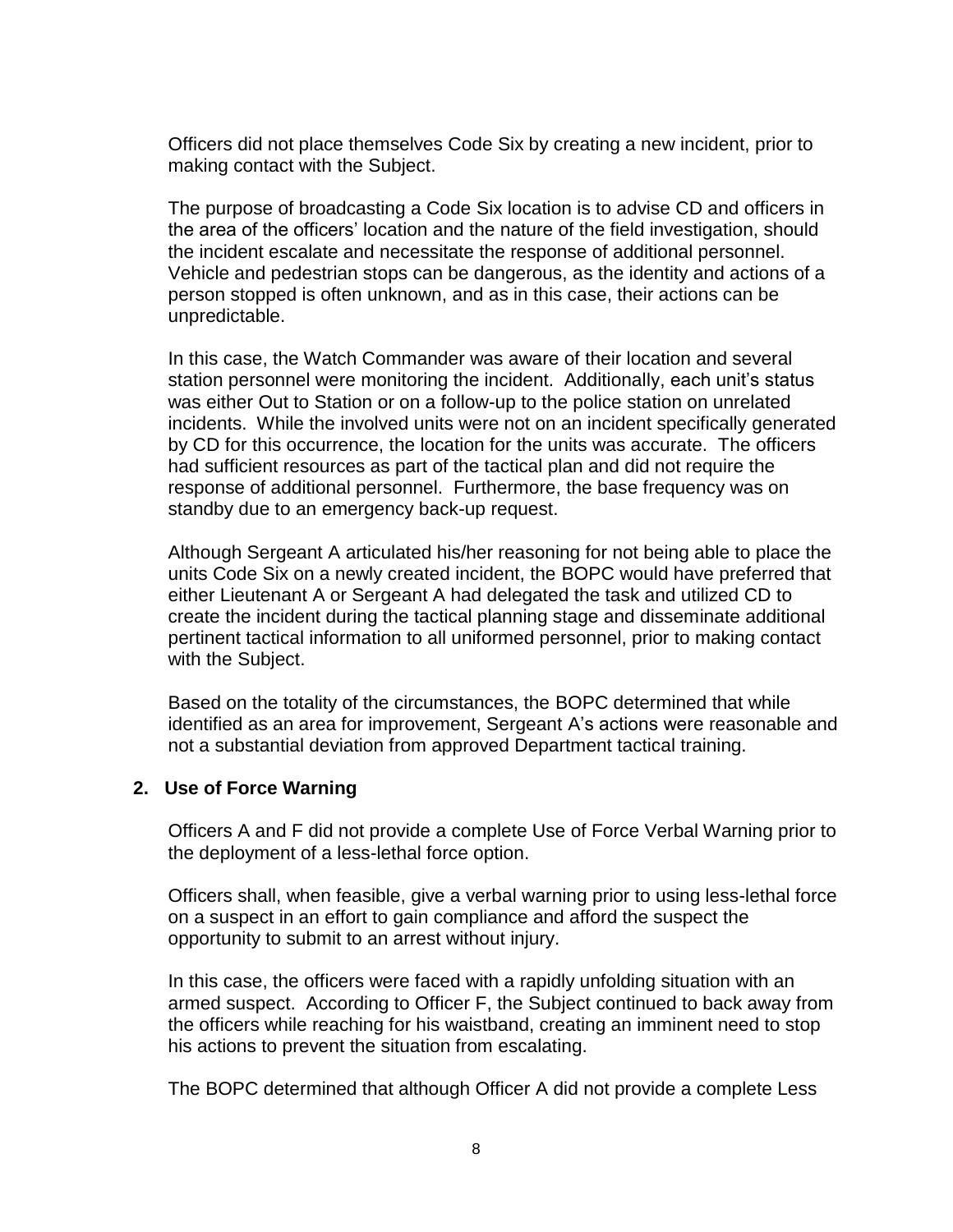Lethal Use of Force Warning, he/she did give the Subject numerous commands to "stop" and put his "hands up," which satisfied the "command" portion of the Use of Force Warning. Officer A's commands were clear and concise. Officer A also warned the Subject that he would be bean bagged.

The BOPC noted that Officer A warned the Subject that he would be "shot," while pointing his/her service pistol in the Subject's direction. The Subject was not deterred from escalating his actions even though he was given a warning that lethal force may be utilized. The Subject had sufficient time and opportunity to comply with the officers' commands and surrender peacefully without force or injury.

During the tactical planning stage, Officer D advised the officers that a verbal warning may not be possible if the situation was believed to be escalating. In an effort to stabilize and de-escalate the situation, Officer F deployed the less-lethal force option prior to advising the Subject that it would hurt or may cause injury.

Based on the totality of the circumstances, the BOPC determined that Officers A and F's actions were not a substantial deviation from Department policy or approved tactical training.

#### **3. Approaching an Armed Suspect**

Officer D left his/her position of cover and approached the Subject, who had just shot himself in the head with a handgun.

When officers encounter a suspect, whom they believe is armed with a weapon, they are trained to conduct a high-risk search technique to safely take the suspect into custody. This tactic provides the officers a tactical advantage and allows them to plan, communicate, redeploy, utilize cover, issue commands, and approach the suspect from a position of advantage.

In this case, Officer D observed the Subject shoot himself in the head and immediately collapse. Officer D then observed the handgun land on the ground near the Subject. Officer D's BWV revealed the gun was not within close reach of the Subject, and Officer D announced that the gun was away from the Subject. Officer D decided to approach the Subject to prevent him from re-arming himself. Additionally, Officer D immediately directed officers to request an RA to respond for the Subject, who appeared to be critically injured.

The BOPC agreed that in this instance, Officer D's decision to approach the Subject was not unreasonable due to the Subject sustaining an obvious gunshot wound to the head and dropping the firearm.

Based on the totality of the circumstances, the BOPC determined Officer D's decision to approach an armed suspect was a substantial deviation, with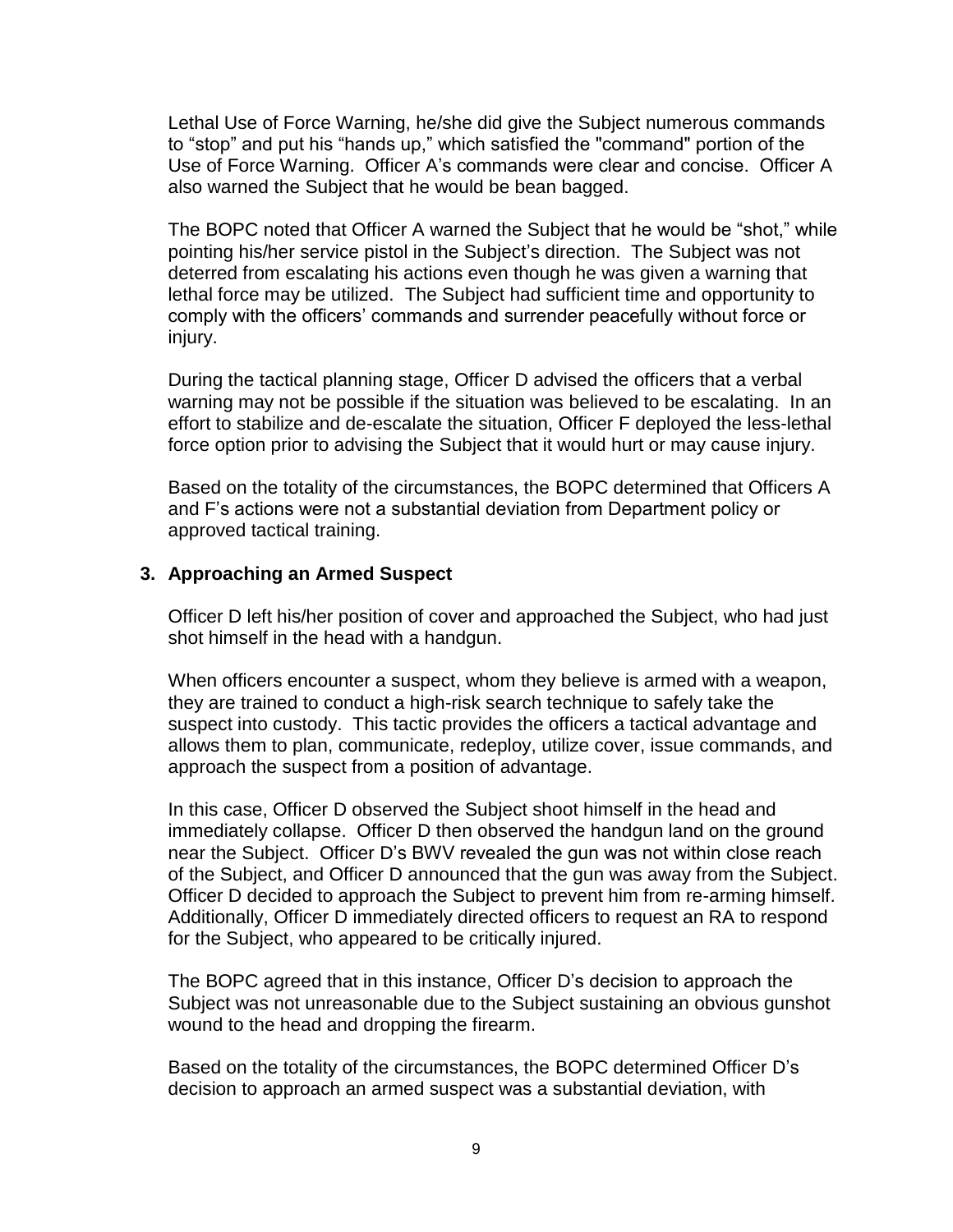justification, from approved Department tactical training.

• The BOPC also considered the following:

## **1. Effective Encounters with Mentally Ill Persons**

The investigation revealed that the officers and supervisors were advised that the Subject was armed and experiencing a mental health crisis in front of the police station. Officers were reminded of the protocols and resources for encountering persons suffering from mental illness, including contacting MEU.

## **2. Tactical Planning**

The investigation revealed that although a tactical plan was developed, considerations for donning ballistic helmets, requesting an Air Unit, utilization of the ballistic shields, and requests for traffic control were not conducted. Additionally, other field personnel in the area were not advised of the tactical plan to approach an armed suspect in front of the police station. Officers were reminded to consider all Department resources while formulating a tactical plan, and of the importance of effective radio communication to ensure an optimal outcome.

## **3. Basic Firearms Safety Rules**

The investigation revealed that Officer A opened his/her police vehicle door with his/her left hand as he/she drew his/her service pistol with his/her right hand. Officer A allowed the muzzle of his/her service pistol to cover his/her left arm as he/she opened the door. Officer A was reminded of the importance of the Department's Basic Firearm Safety Rules.

#### **4. Non-Conflicting Simultaneous Commands**

The investigation revealed that multiple officers gave simultaneous commands to the Subject during the incident. Although the commands were non-conflicting, the officers were reminded that simultaneous commands can sometimes lead to confusion and non-compliance.

#### **5. Rapid Approach with Service Pistols/Shotgun**

The investigation revealed that officers rapidly approached with their service pistols drawn and that Officer G rapidly approached with his/her shotgun when the officers moved to take the Subject into custody. Officers were reminded that there is a heightened concern for an unintentional discharge when an officer moves rapidly with a drawn service pistol or shotgun. The BOPC recognized this situation quickly unfolded and in this instance, it was reasonable to quickly approach the Subject with service pistols drawn.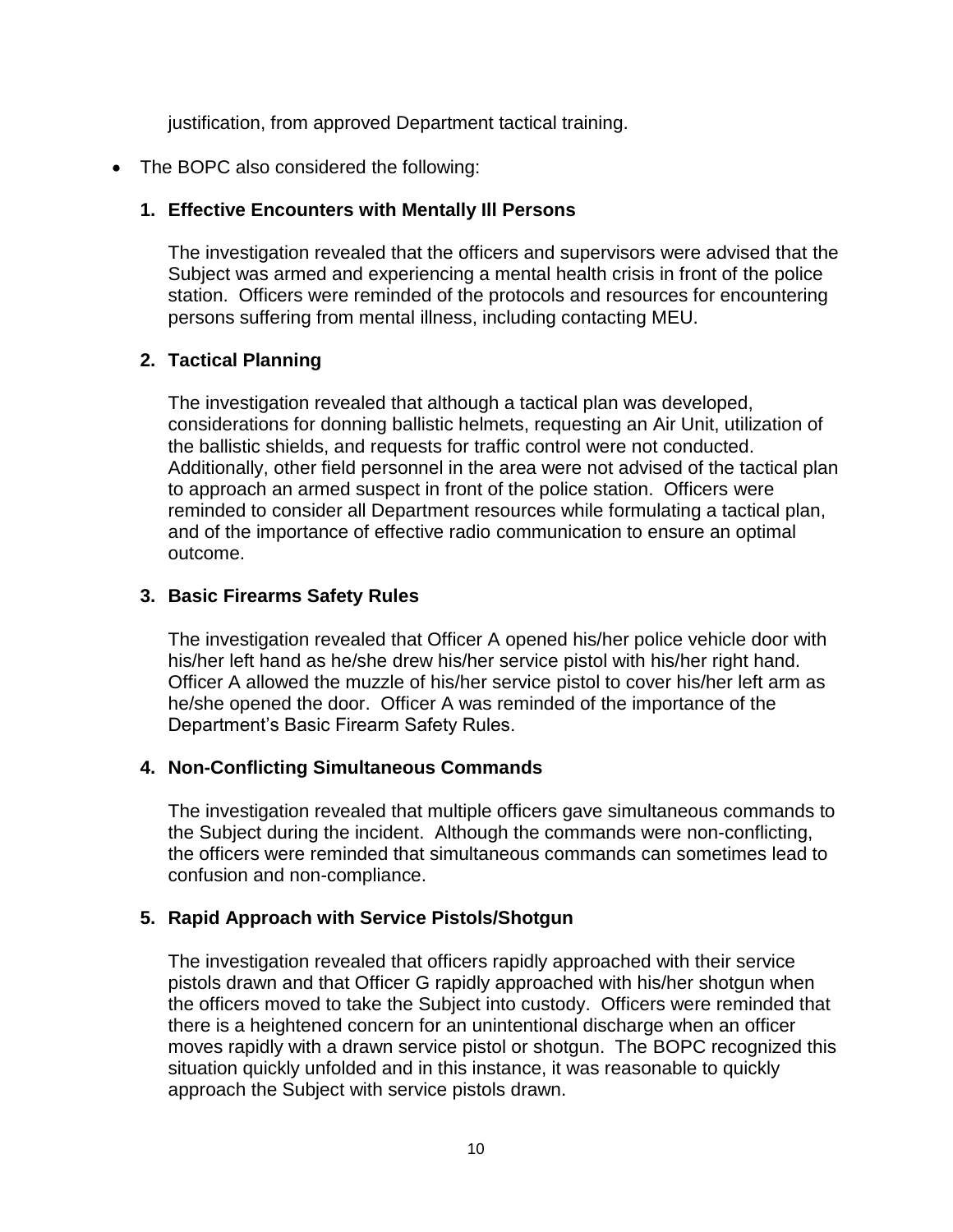## **6. Crossfire**

The investigation revealed that Officer D ran into the foreground of officers who had their pistols pointed towards the Subject after the Subject had shot himself, creating the potential for a crossfire situation. A review of the officers' BWV captured the officers identifying the potential for a crossfire situation and lowering their service pistols. The officers then redeployed to Officer D's position. Officer D was reminded of the danger of moving independently from the arrest team.

## **7. Personal Protective Equipment**

The investigation revealed that Officers A, D, and E did not don protective gloves prior to initiating physical contact with the Subject. Officers were reminded of the importance of personal protective equipment when exposed to blood and other bodily fluids.

These topics were to be discussed at the Tactical Debrief.

## **Command and Control**

• In reviewing this incident, the BOPC acknowledged the supervisors' overall effectiveness in developing a tactical plan that mitigated the risk and exposure to the community, the Subject, and the involved officers.

Sergeant A arrived at scene, ensured sufficient resources were requested and effectively communicated with the officers as they formulated a tactical plan to approach and apprehend an armed suspect. This plan included designated lesslethal and lethal force options, a contact officer and two arrest teams. Upon approach, Sergeant A directed citizens in the vicinity to move away from the incident, ensuring their safety. Sergeant A then oversaw the tactical plan. Following the incident, Sergeant A directed additional officers to secure the scene and ordered the involved officers not to discuss the incident.

The BOPC agreed that though the Subject was no longer perceived to be a threat after shooting himself, it would have preferred that Sergeant A take a more active leadership role by ordering all officers to remain behind cover as he/she formulated a coordinated plan to approach. Additionally, the BOPC would have preferred that Sergeant A's plan include the utilization of ballistic shields.

Lieutenant A gained sufficient situational awareness and approved the tactical plan. Additionally, he/she monitored the situation through the police station video surveillance system in an effort to continuously assess the situation and manage resources. Following the critical incident, Lieutenant A responded to the scene and directed and monitored involved and uninvolved personnel.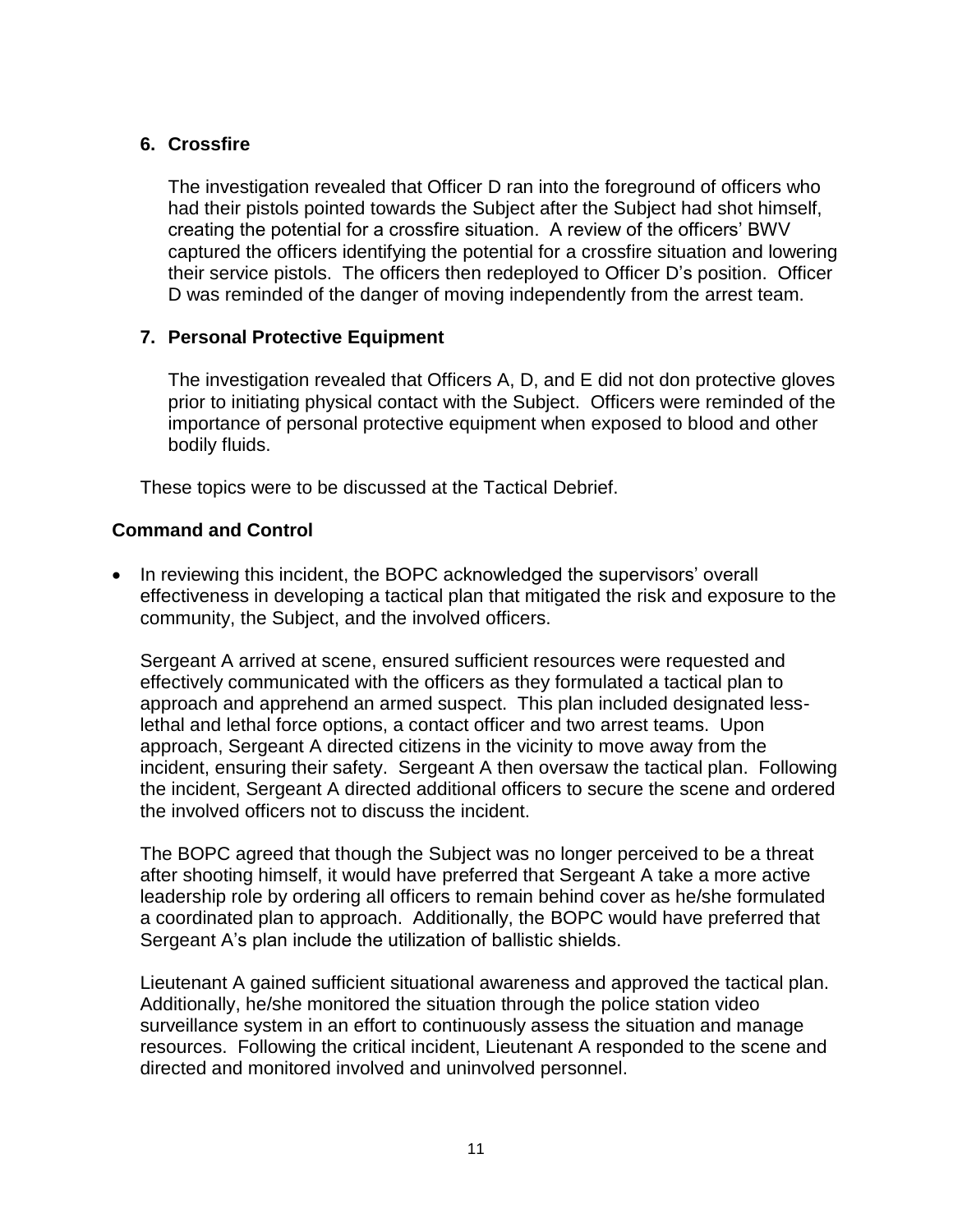The BOPC agreed that they would have preferred that Lieutenant A utilize CD personnel to place the officers Code Six and ensured that all units in the vicinity were aware of the ongoing tactical situation taking place in front of the police station. Additionally, the BOPC would have preferred that Lieutenant A notify and request the assistance of MEU and seek advisement.

The actions of Lieutenant A, along with Sergeant A, were consistent with Department supervisory training and met the BOPC's expectations of field supervisors during a critical incident. However, in an effort to enhance future performance, the BOPC found that the topic of Command and Control, and expectations of supervisors during critical incidents, be specifically addressed with Lieutenant A and Sergeant A during the Tactical Debrief.

As the senior officer on scene, Officer D took an active leadership role in implementing the plan of action. He/she communicated with the other officers and attempted to de-escalate the situation. Officer D immediately directed officers to request an RA for the Subject after he shot himself, demonstrating the Department's guiding value of reverence for human life. Officer D's demonstration of Command and Control met the BOPC's expectations as the senior officer at scene of a critical incident.

Lieutenant B assumed the role of IC, ensured the officers were separated and admonished, and made appropriate notifications. The actions of Lieutenant B were also consistent with Department supervisory training and met the BOPC's expectations of field supervisors during a critical incident.

• The evaluation of tactics requires that consideration be given to the fact that officers are forced to make split-second decisions under very stressful and dynamic circumstances. Tactics are conceptual and intended to be flexible and incident specific, which requires that each incident be looked at objectively and the tactics be evaluated based on the totality of the circumstances.

Each tactical incident also merits a comprehensive debriefing. In this case, there were areas identified where improvement could be made. A Tactical Debrief is the appropriate forum for the involved personnel to discuss individual actions that took place during this incident.

In conducting an objective assessment of this case, the BOPC determined that Lieutenant A and Sergeant A, along with Officers A, B, D, E, F, and G's tactics did not substantially deviate from approved Department tactical training.

Accordingly, the BOPC found Lieutenant A's, Sergeant A's, and Officers A, B, D, E, and F's tactics to warrant a Tactical Debrief.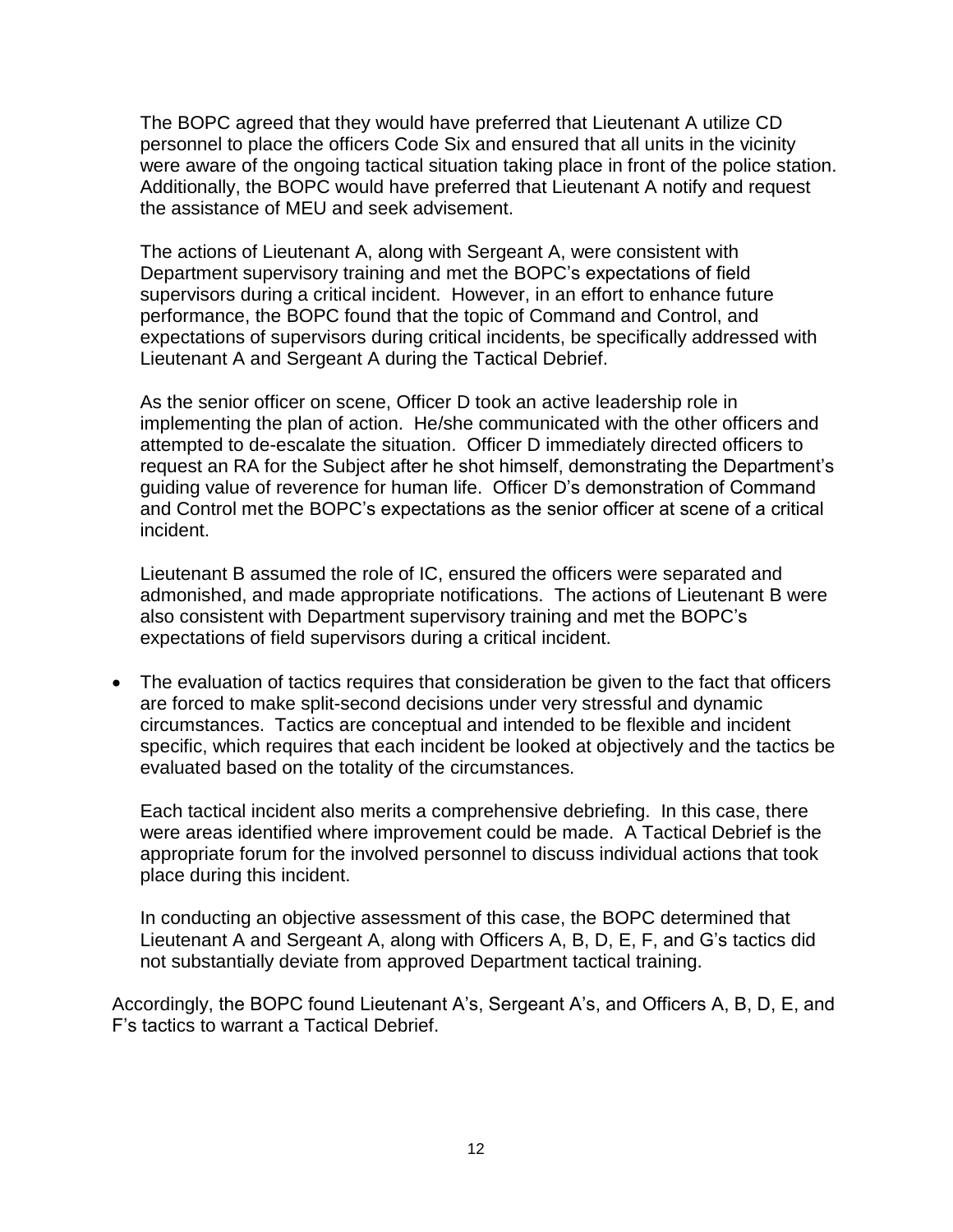#### **B. Drawing and Exhibiting**

• According to Officer A, he/she drew his/her service pistol because he/she believed the Subject was armed and that the situation could escalate to a situation involving the use of deadly force.

According to Officer B, he/she drew his/her service pistol as he/she exited his/her police vehicle. Officer B had recovered a handgun from the Subject's residence the day prior, and he/she believed that the Subject was armed, and that the situation could escalate to one involving the use of deadly force.

According to Officer D, he/she drew his/her service pistol because he/she believed the Subject was armed and the situation could escalate to one involving the use of lethal force.

According to Officer E, he/she was given information that the Subject was armed with a handgun. Officer E drew his/her service pistol because he/she believed that the situation could escalate to one involving the use of deadly force.

According to Officer G, he/she was told that the Subject was armed with a firearm and that the tactical plan included initiating a high-risk pedestrian stop. Officer G deployed his/her shotgun because he/she was unsure what type of firearm the Subject was armed with.

Based on the totality of the circumstances, the BOPC determined that an officer with similar training and experience as Officers A, B, D, E, and G, while faced with similar circumstances, would reasonably believe that there was a substantial risk the situation may escalate to the point where deadly force may be justified.

Therefore, the BOPC found Officers A, B, D, E, and G's drawing and exhibiting of a firearm to be In Policy.

Although Officer G's deployment of the shotgun was reasonable, the BOPC was critical that he/she chose to deploy a shotgun when the Subject had pedestrian and vehicular traffic in his/her background and also momentarily in his/her foreground. The BOPC would have preferred that Officer G take into account the possible distance to the Subject and deploy a weapon system that was more appropriate for the tactical situation.

Additionally, the BOPC would have preferred that Sergeant A consider the number of officers who were assigned lethal cover responsibilities. An essential goal of Command and Control is to manage the number of officers who are assigned lethal cover responsibilities.